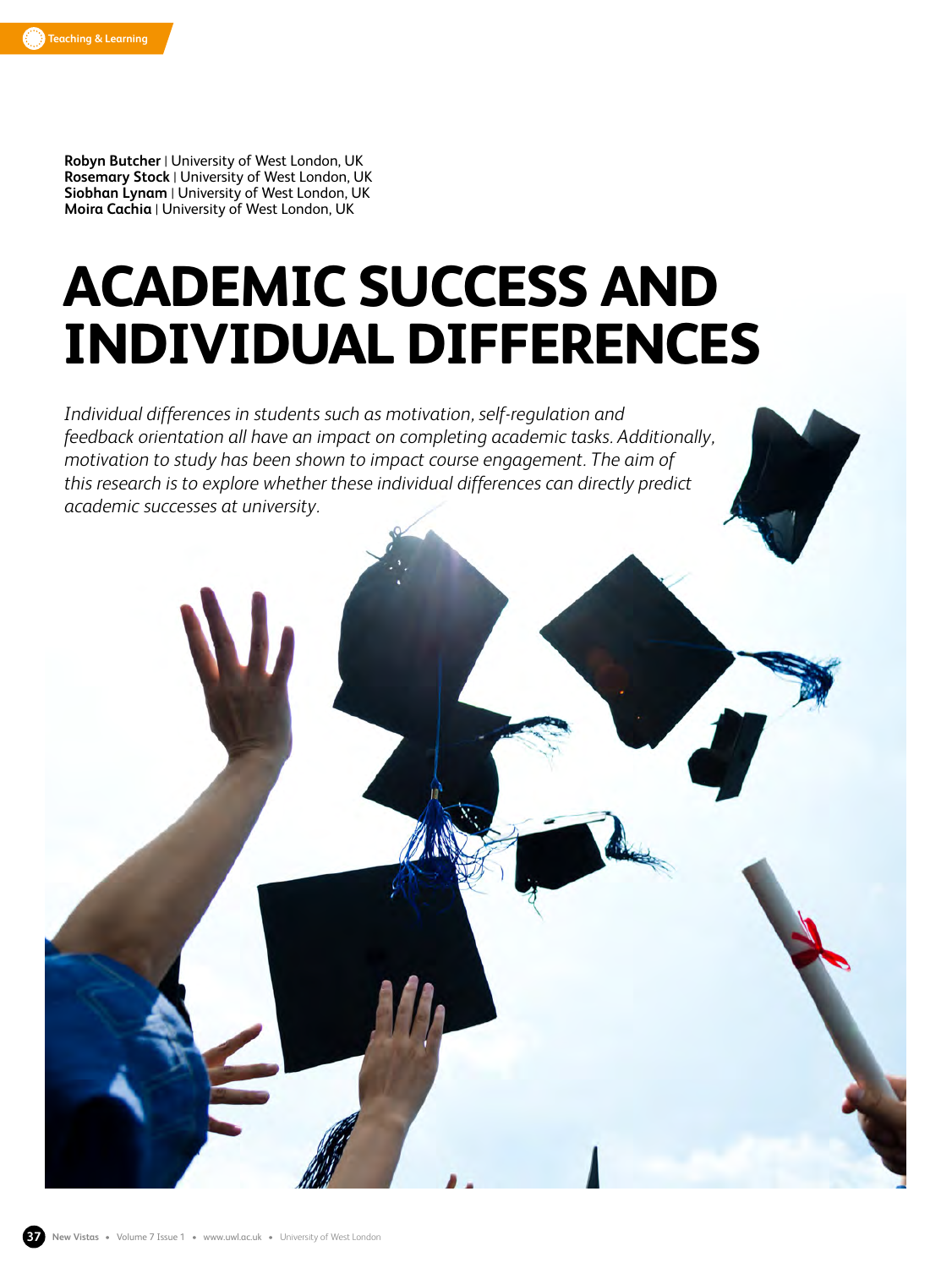

he responsibility of educators is to engage students with the subject material and provide the best opportunities for them to The responsibility of educators is to engage<br>students with the subject material and<br>provide the best opportunities for them to<br>become academically successful. Academic success (AS) is often defined in terms of favourable learning outcomes with grades being the most common measure of AS in literature. However, AS has been evidenced as far more nuanced a concept. A literature review conducted by York, Gibson and Rankin (2015) found AS to be comprised of: achievements, meeting learning outcomes, satisfaction, acquiring skills and competencies, and career success. Furthermore, while the role of academic staff is to provide guidance, it is important to remember that students themselves are not passive in their own learning. Considering individual differences (IDs) that contribute to academic successes or failures may allow organisations of higher education to adapt their teaching methods to improve outcomes and reduce course attrition.

The aim of this study was to investigate the relationship between motivation, self-regulation, feedback orientation and academic success in order to identify those IDs that contribute to greater AS, as well as any correlates between the variables. In this way, educators can adapt their teaching to encourage beneficial academic IDs, ensuring that students are getting the most from their education and meeting their academic potential.

*The aim of this study was to investigate the relationship between motivation, self-regulation, feedback orientation and academic success in order to identify the individual differences that contribute to academic success*

## **Individual differences**

One key individual difference is motivation. Vallerand, *et al*. (1992) found that intrinsic motivation, where an individual is motivated by an internal drive, is more closely linked to better academic outcomes than extrinsic motivation (an external drive) or a lack of drive entirely, known as amotivation. Students who are intrinsically motivated pursue their studies for enjoyment and to broaden their minds; these students are more likely to work diligently and maintain stability in their efforts over time than if they are extrinsically motivated (Vansteenkiste, Lens & Deci, 2006). Vansteenkiste, Lens and Deci also suggest that strategies which increase extrinsic motivation (such as payment or other rewards) may be associated with a decrease in intrinsic motivation. Encouraging the intrinsic motivation of students, over extrinsic motivation, could therefore be expected to positively impact their success. Ergo, the argument is made for the importance of task framing, how a task is presented can influence what motivations are developed to complete it. Framing a task to appeal to intrinsic motivations might be the best way for educators to foster sustained engagement and effort from their students.

Being motivated to complete tasks is important but also requires behaviours that facilitate their completion. It is in this way that self-efficacy and self-belief contribute to AS, and how a learner regulates their time and efforts can channel motivation into positive outcomes. Academic self-regulation (SR) pertains to why a student completes academic tasks (Kröner, *et al*., 2017). Self-regulation can be driven by the desire for or avoidance of consequence, external factors such as a sense of duty or placing personal importance on completing tasks, or simply for enjoyment. Those with higher overall self-regulatory behaviours are shown to have higher self-efficacy and confidence in their abilities (Sebesta & Bray Speth, 2017). It could be hypothesised that those who are motivated by learning new things and regulated by the satisfaction of gaining knowledge or finishing assignments have the greatest potential for success. Sebesta and Bray Speth (2017) also show that self-regulation has a positive relationship with both motivation and receptivity to academic feedback.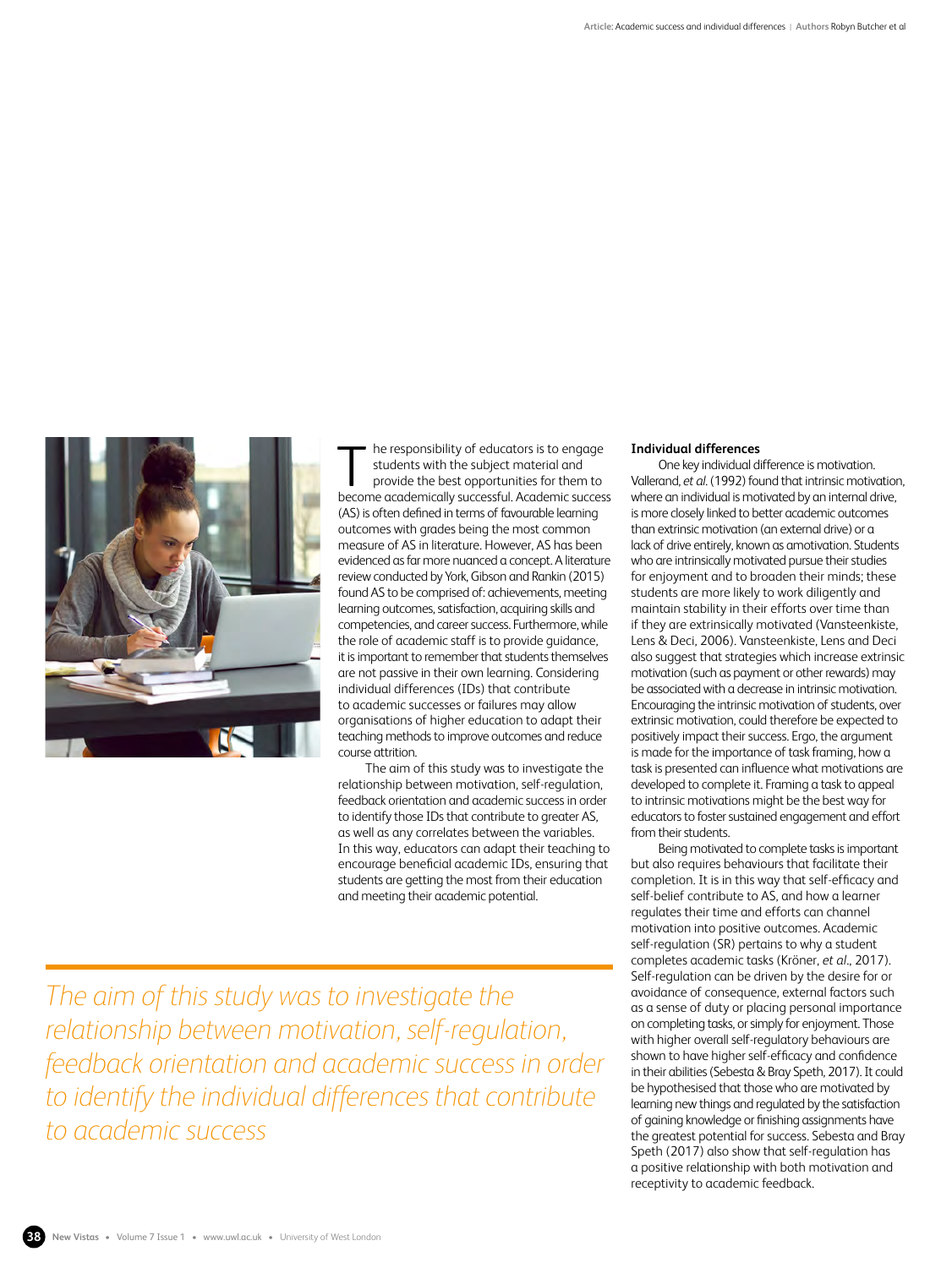Feedback is an established and integral part of teaching in higher education and can be given to students formally through the marking of assessments and informally, for example during teaching sessions. However, research questions the usefulness of feedback and whether it relies on IDs, such as motivation, to be beneficial (Winstone *et al*., 2017). If feedback is indeed reliant on such variable IDs as motivation and self-regulation then this could mean the difference between feedback being a useful tool for students or an unutilised resource (Pitt & Norton, 2016). Due to feedback being so ingrained in higher education, exploring this relationship will help us determine how to optimise its use. The concept of Feedback Orientation (FO) as defined by Linderbaum and Levy (2010), denotes how feedback is perceived and utilised by the person receiving it. Their research goes on to explain that acting on feedback can have several drives. It could be that a student wishes to use it to improve performance, they feel an obligation to follow up on feedback or that they use it as a measure of how to perceive themselves or how they are perceived by others. In addition, those with higher overall FO – regardless of what drives it – are more receptive to feedback, more likely to engage with their educators and therefore more likely to continue to improve on their receptivity and use of feedback over time, a phenomenon referred to as their 'coachability'.

Motivation, self-regulation and feedback orientation run parallel with the concept of a 'growth mindset' (Ng, 2018), the belief that cognition – and therefore motivation – is malleable. Those who hold this mindset are more susceptible to positively developing their cognitions, skills and in turn, more positive IDs that have been outlined above. It is suggested that a somewhat symbiotic relationship occurs between these concepts, whereby they foster the development of one another. Therefore, those with higher positive IDs are more likely to be able to improve their ability to learn over time, and this can be encouraged by those working in higher education, furthering this mindset and improving students' overall success.

### **Methodology**

Convenience sampling was used to recruit participants who completed online questionnaires. The quantitative data were analysed using SPSS software. Multiple regression was used to assess the contribution of five predictors (extrinsic motivation, intrinsic motivation, amotivation, self-regulation and feedback orientation) to the outcome of academic grade. Students who had completed one full year of study were recruited from the University of West London. Recruitment took place online, and by directly approaching students in communal areas of the university and before lectures. There was a total of 142 participants, of which 68 were male (47.9%)



and 74 were female (52.1%). Participants were aged from 18 to 54 years, with a mean age of 24.35. Two participants did not disclose their age. Demographic data was collected on whether they were a first generation student, their level of study, academic school or college, age, ethnicity and gender. Self-reported average grade for the last academic year was also collected.

The Academic Motivation Scale produced by Vallerand, *et al*. (1992) was used as the measure of motivation for this study. This scale identified three subscales of motivation: intrinsic, extrinsic and amotivation. Intrinsic motivation included the subscales of 'to know', 'towards accomplishment' and 'to experience stimulation'. Extrinsic motivation contained 'identified', 'introjected' and 'external regulation'. Amotivation contained no subscales. This scale had twenty-eight items (four in each subscale) and used a 7-point Likert scale with answers ranging from 'corresponds exactly' to 'does not correspond at all'.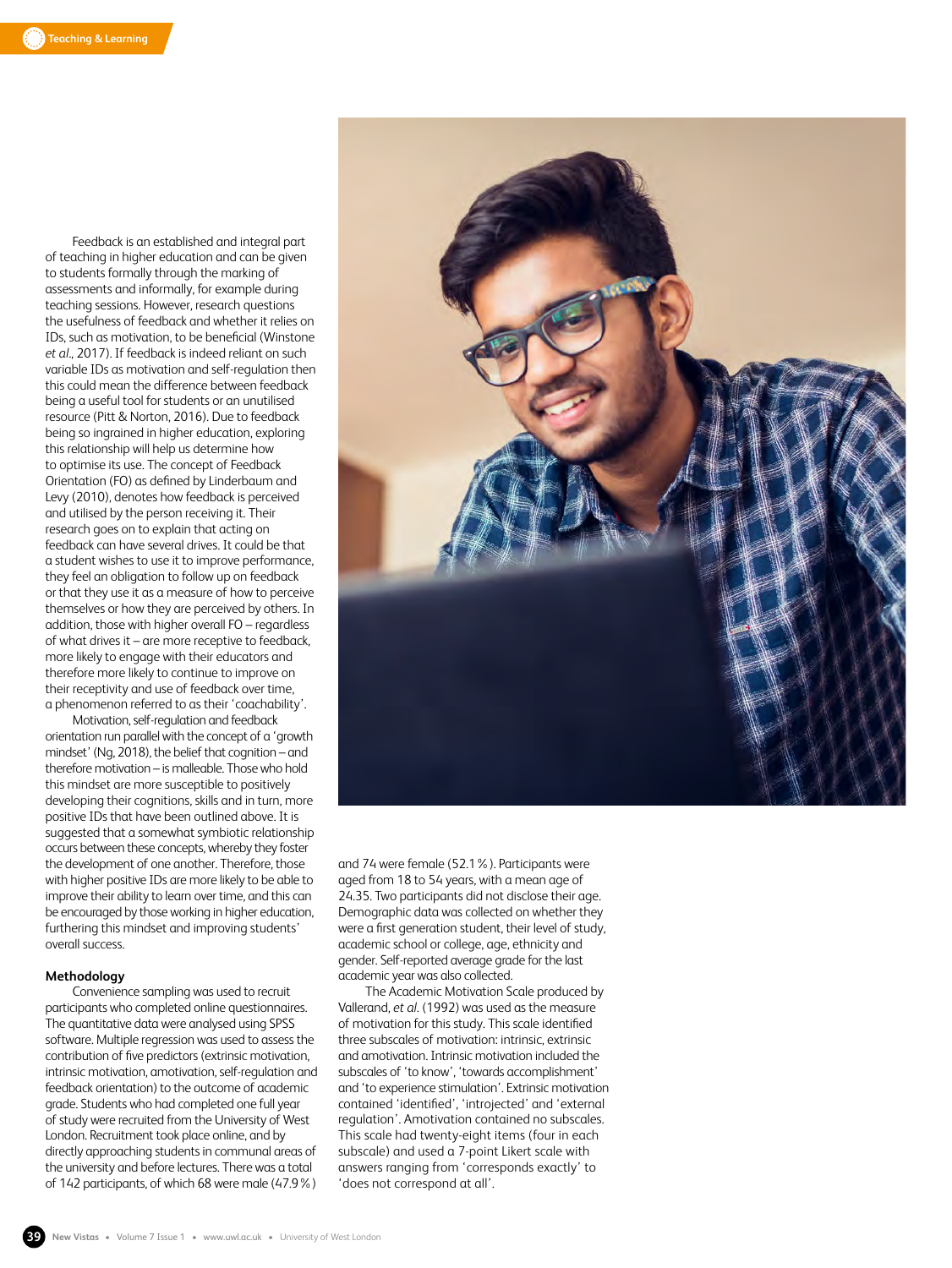



The Academic Self-Regulation Questionnaire (SRQ-A) from Kröner, *et al*. (2017) was used to measure self-regulation and the autonomous reasoning for study-related behaviours and task completion. Due to being devised for school children, some language in this scale was adapted to fit a Higher Education setting. There were 32 items evenly distributed over four subscales. Participants answered using a 5-point Likert scale from 'very true' to 'not true at all'. The subscales were external 'regulation' (being motivated by external factors), 'introjected regulation' (motivated by opinion – of others and of the self), 'identified regulation' (personal importance placed on one's academic achievement and progress), and 'intrinsic regulation' (for the enjoyment felt from learning and progressing). High scores in this subscale indicate students can more easily motivate themselves and have better study-related behaviours.

The Feedback Orientation Scale (FOS), devised by Linderbaum and Levy (2010), measures receptivity and reaction to academic feedback. There were twenty items evenly distributed over four subscales. The first subscale 'utility' referred to an individual's inclination to act on feedback to reach goals, the second 'accountability' was where an obligation is felt to act on it. The next subscale 'social awareness' was the individual using feedback to assess how they are perceived by others and perceive themselves. Lastly'feedback self-efficacy' involved confidence in interpreting and acting upon feedback appropriately.

Approval for this study was obtained from the University of West London's ethics panel. An online questionnaire combining the aforementioned measures with demographic questions was constructed using Qualtrics software. An information sheet and consent form preceded the questionnaires, and a debrief sheet followed. Information provided to participants included information on the study, their rights to anonymity and to withdraw at any time, and the contact information of the researchers. The consent form included qualifiers: these were that the participant was eighteen or older, had completed a full year at the University of West London, and that they understood and wished to take part in the study. Paper copies of the information and debrief sheets were available upon request. Participation was voluntary and without extrinsic reward apart from those studying psychology who could gain SONA points. SONA is a credit system that allows those who have accrued enough points to gift SONA points of their own to incentivise participation for their third-year dissertation projects. Participants were thanked once they had completed the survey and SPSS software was used in the analysis of the completed dataset.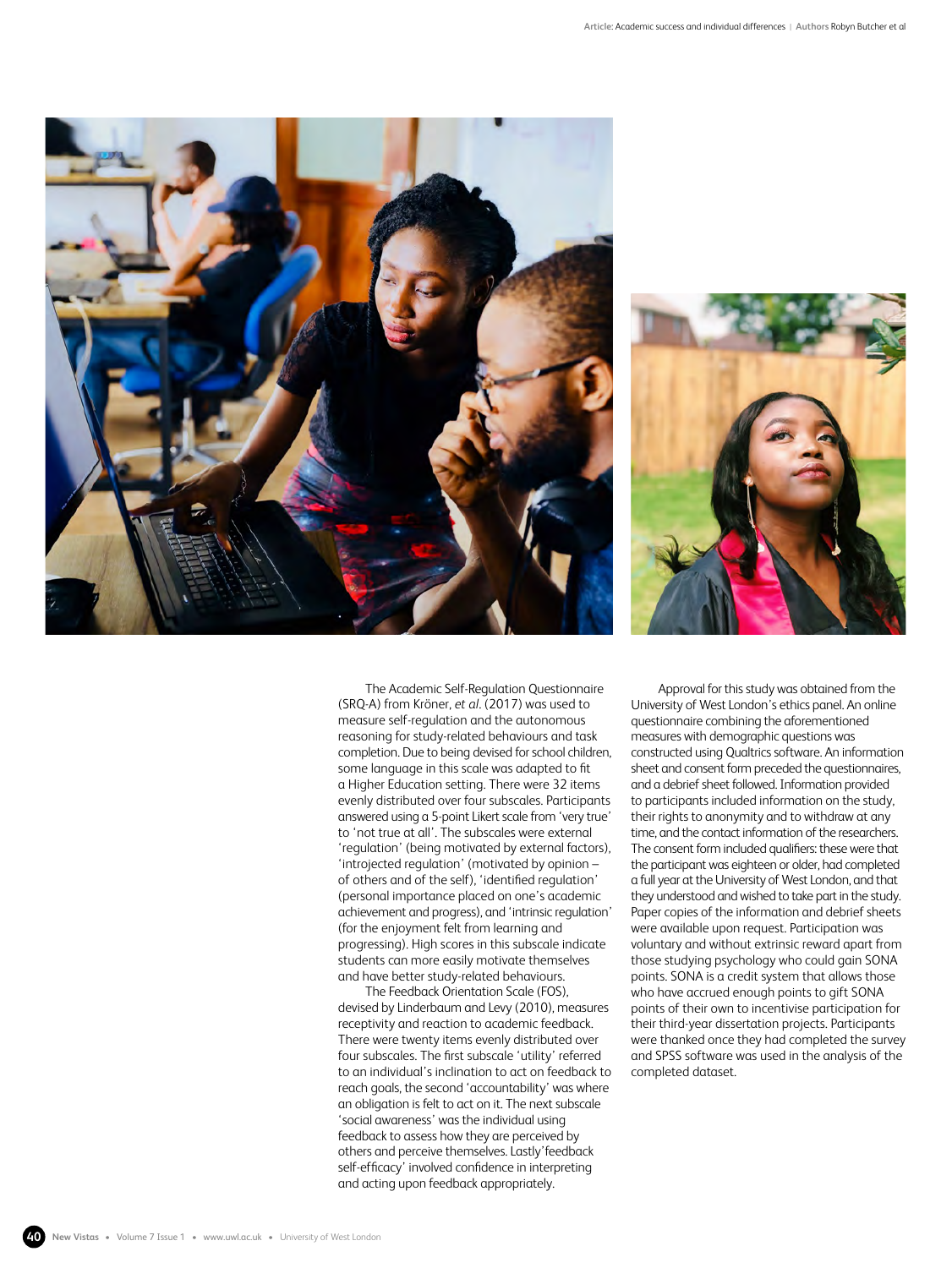| <b>Measure</b>                       | 1       | $\overline{2}$ | 3      | 4       | 5        |
|--------------------------------------|---------|----------------|--------|---------|----------|
| 1. Grade                             |         |                |        |         |          |
| 2. Amotivation                       | $-30**$ |                |        |         |          |
| 3. Intrinsic motivation              | $-0.03$ | .05            | -      |         |          |
| 4. Extrinsic motivation              | $-0.06$ | $-0.02$        | $.20*$ | -       |          |
| 5. Self-Regulation                   | $.21*$  | $-15$          | .04    | $.18*$  |          |
| 6. Feedback Orientation              | .04     | $-0.05$        | .04    | $.24**$ | $.39***$ |
| $* p < .05, ** p < .01, ** p < .001$ |         |                |        |         |          |

**Measure** *Beta t* Amotivation -.27 -2.65\*\* Intrinsic motivation -.04 -.34 Extrinsic motivation -.05 .42 Regression model: *F*(5,85) = 2.33, *p* < .05, *R2 adj* = .07 \*\* *p* < .01

**TABLE 1** Correlations between student grades, self-regulation, feedback orientation and all motivation subscales

## **Results**

Data on feedback orientation (FO), selfregulation (SR), motivation and self-reported academic grade were tested for associations.

Table 1 shows correlational data between students' grades and overall feedback orientation (FO), self-regulation (SR), and motivation scale scores. The following significant correlations were found. FO was positively correlated with extrinsic motivation, *r*(89) = .24, *p* < .01 and SR, *r*(89) = .39, p < .001. Self-regulation also showed positive correlations with academic grade *r*(89) = .21, p < .05 and extrinsic motivation *r*(89) = .18, *p* < .05. Amotivation showed a positive correlation between Extrinsic motivation *r*(89) = .*20, p* < .05 and a negative correlation with Grade *r*(89) = -.30, *p* < .01.

Multiple linear regression showed that all predictors combined accounted for 12% of variance in grade in the sample. Using R squared adjusted, to account for the small sample size, just 7% can be accounted for in the target population. This was a significant model, *F*(5,85) = 2.33, *p* < .05. When examining individual predictors, only amotivation remains significant, as a negative predictor of grade.

In order to examine the relationship between extrinsic motivation and feedback orientation in more detail, Pearson's correlations were conducted between extrinsic motivation and each of the subscales of FO. The only significant correlation found was with the social awareness subscale, *r*(140) = .25, *p* < .001

## **Discussion**

This was an exploratory study which aimed to examine the relationships between the concepts of motivation, self-regulation and feedback orientation in relation to academic grade. It was found that these measures did significantly predict academic grade, with amotivation being the strongest predictor. As anticipated, and in line with previous research (Vallerand *et al*., 1992), amotivation negatively predicted grades, indicating that those lacking motivation are less likely to achieve high grades. While self-regulation positively correlated with academic grades (high grades being associated with high self-regulation), it was not a significant predictor when other variables were accounted for, indicating

that self-regulation is not the most influential of the variables in predicting success. It is also notable that the strongest relationship found between any of the measures was the positive correlation between self-regulation and feedback orientation, supporting the theory that students with high feedback orientation – who feel most willing and able to use their feedback – are those with high self-regulation.

#### **The Importance of Motivation**

A notable finding of this study is the positive relationship between extrinsic motivation and feedback orientation; inviting the possibility that feedback from others (in this case academic staff) can be viewed as an external reward. Previous research (Vansteenkiste, *et al*., 2006) highlights the relationship between increases in extrinsic motivation and decreases in intrinsic motivation. However, this was not the case in the current sample, with the two facets of motivation actually showing a weak but significant positive relationship – 'weak but significant' here indicating that while the correlation is not strong, the finding is very likely to exist in the wider student population. Therefore, it should be considered that the two can both be present, and an increase of one may not necessarily lead to a decrease in the other. As such, intrinsic and extrinsic motivation may not be the 'zero sum game' that had previously been assumed. However, this assertion should be interpreted with caution as evidence from the literature suggests educators can still serve students best through intrinsic task framing.

#### **The Utility of Feedback**

When feedback orientation was examined in more detail it was found that extrinsic motivation only significantly correlated with the feedback orientation subscale of social awareness. Those who were externally motivated were more likely to view feedback as a tool for assessing how they and their work were viewed by others. As extrinsically motivated individuals are motivated by reward and the avoidance of punishment, it should not be surprising that feedback may be perceived as useful in this way. Extrinsically motivated individuals perceive feedback as useful in directing academic efforts towards reward and approval from others. As Vansteenkiste, Lens and

**TABLE 2** Summary of multiple linear regression

*A notable finding of this study is the positive relationship between extrinsic motivation and feedback orientation; inviting the possibility that feedback from others (in this case academic staff) can be viewed as an external reward*